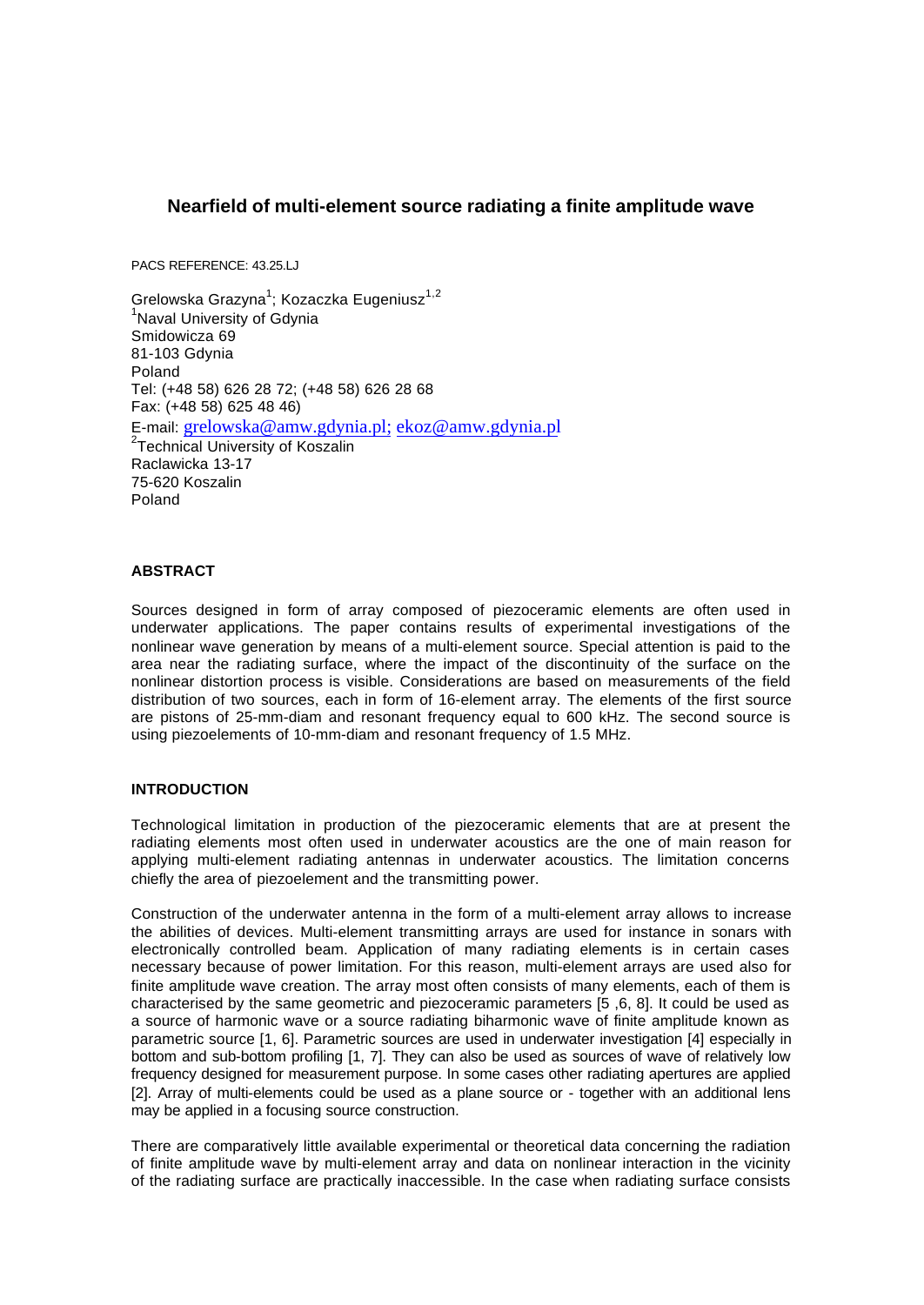of a set of separated elements, the boundary condition becomes complicated. Radiating surface is non-continuous without axial symmetry, while most of applying theoretical models are elaborated assuming axial symmetry of the radiating surface.

### **Experimental set up**

Examination of phenomena occurring in the nearfield of multi-element nonlinear source has been performed using arrangement shown in Figure 1. The PVdF needle hydrophone with a nominal diameter of 1 mm was scanned along the beam axis and across the beam at various distances form the radiating surface. The investigation was conducted with the use of high precision device positioning the source and controlling the movement of the receiver. The measurements were performed in a 1.0 m x 1.2 m water tank 1.0 m deep. To simulate CW operation the tone burst with 50 cycles was used. The digital storage oscilloscope was used as a digital converter. The time waveform was downloaded to the controlling computer and analysed off-line.



measurement pool

Figure 1. The measurement set up: IT142C – round table controller, C116-4 – stepping motor controller, TS – translation stage, G – generator, PA – power amplifier, DSO – digital storage oscilloscope, T – transmitting antenna, H – hydrophone



Two transmitting arrays composed of circular piezoceramic pistons of the same dimensions and radiating properties were examined. Each of arrays consists of 16 circular piezoceramic elements arranged as shown in Fig. 2. The first array was composed of elements 25-mm-diam of 600 kHz resonant frequency. The applied matching layer allowed to obtain the frequency range of radiation from 540 kHz to 660 kHz. The second array was designed using 10-mm-diam elements of 1.5 MHz resonant frequency. Its frequency band was 1.2 MHz - 1.8 MHz.

Figure 2. Multi-element arrays used in the investigation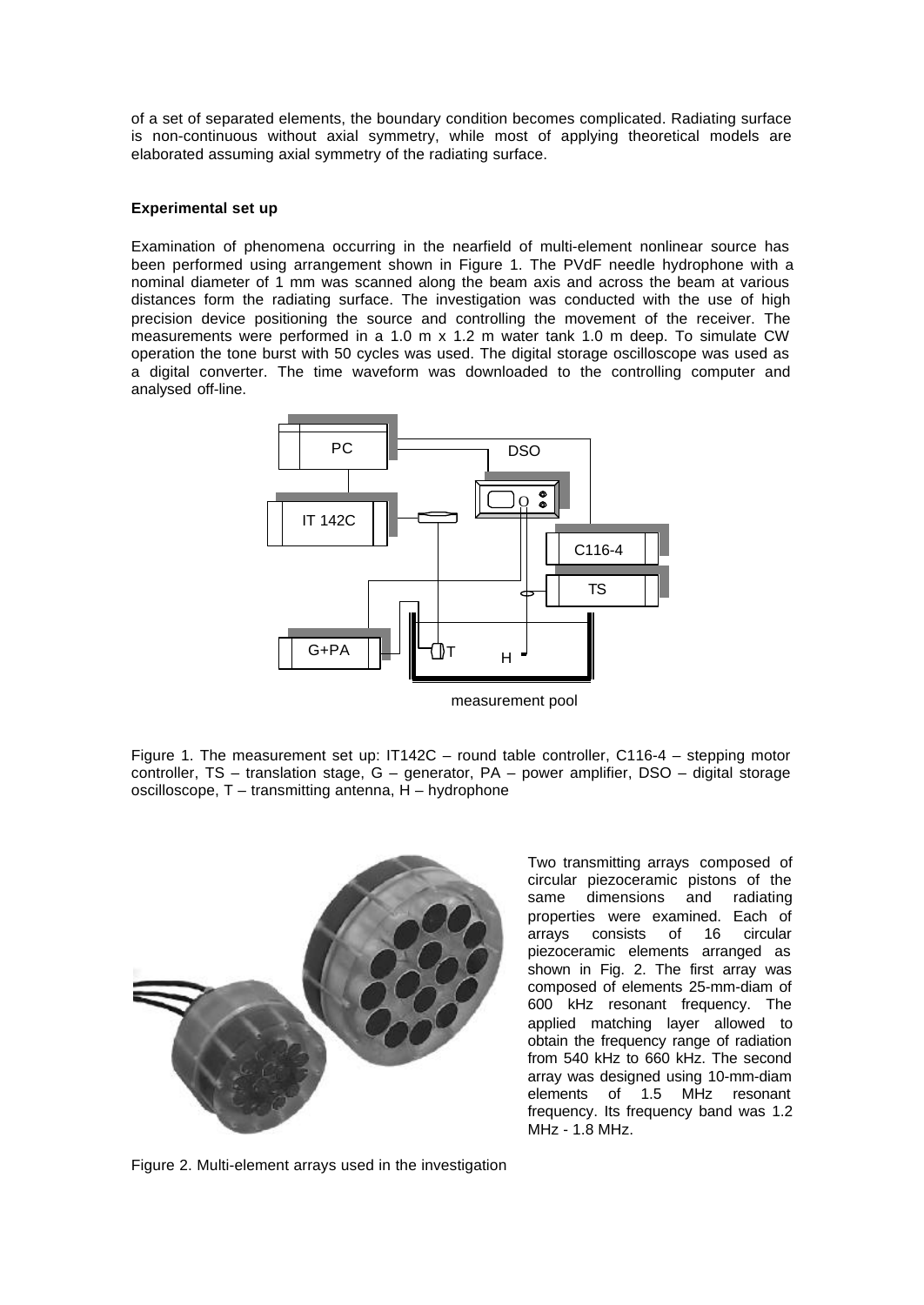The construction of both of the sources was similar. The elements of the array were grouped in four sections; each composed of four piezoelements. Each section could be supplied independently. By means of parallel connection of two various sections it allowed to obtain two arrangements of elements. Each group of transducers shown in the pictures (Fig. 3 and Fig. 4) could be supplied with signal of the same frequency or of different one.



Figure 3. The arrangement of the array – four sections of four transducers



Figure 4. Possible arrangement of array while parallel connection of two various sections

### **MULTI-ELEMENT SOURCE OF FINITE AMPLITUDE HARMONIC WAVE**

The arrangement of radiating aperture is the main factor that has an impact on the pressure field distribution. The example shown in Figure 5 and in Figure 6 allows to assess the difference between the pressure field distribution in the vicinity of the source of a complex aperture and of the simple shape of radiating surface. There are shown characteristics representing the changes in pressure along the beam axis and in transverse cross-section of the beam. The characteristics are determined theoretically for the 16-element array, shown in Fig. 3, and the circular piston of the same radiating area. The results concern the linear propagation case.

The differences in the on axis distribution are noticed distinctly in the vicinity of the source up to the distance equals about 3-4  $R_0$  ( $R_0$  – the Rayleigh distance determined for the circular piston source). The shape of transverse pressure distribution obtained for multi-element source has its specific features even at such a distance. The most distinctive one is the higher level of the sidelobes.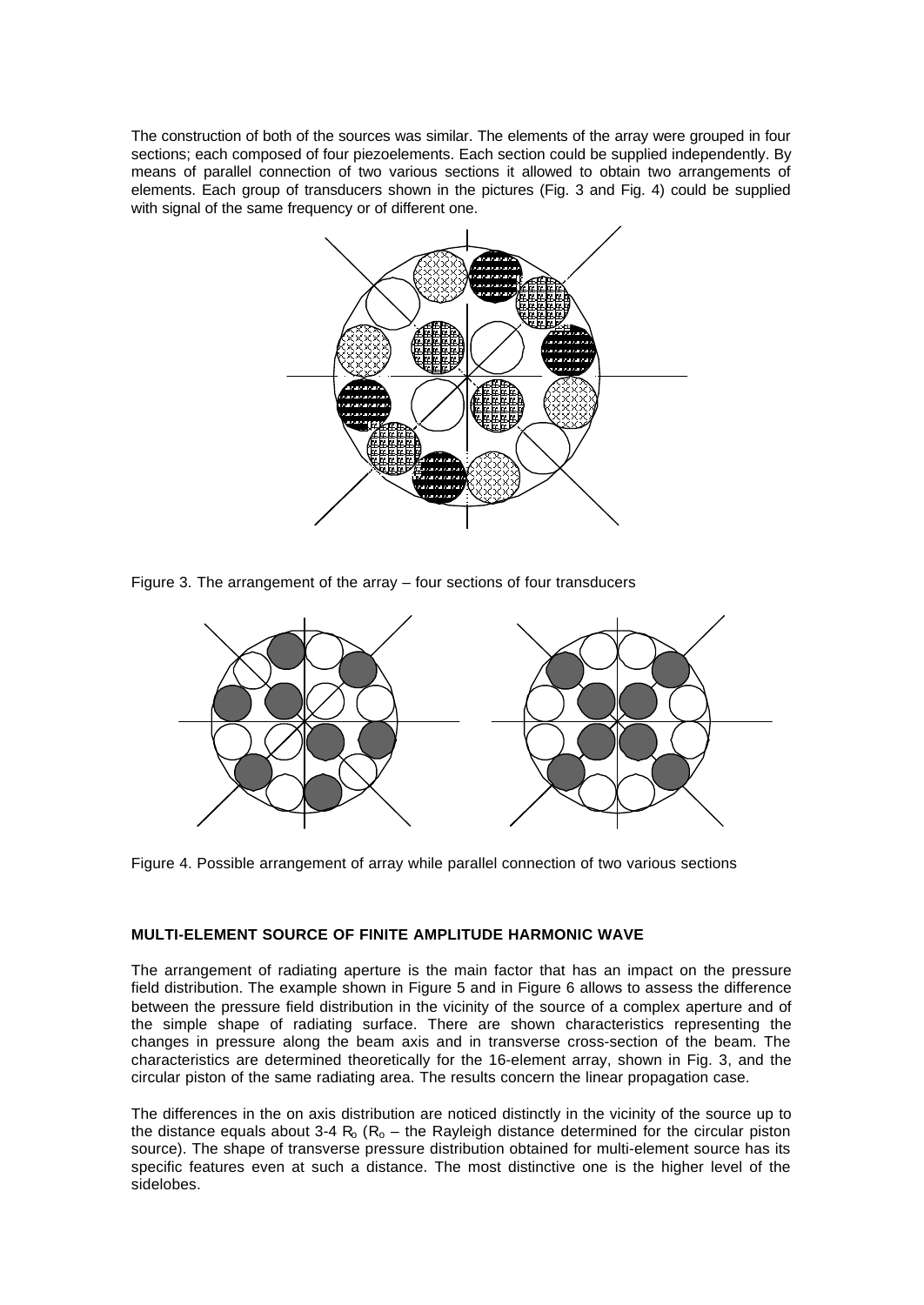

Figure 5. Pressure distribution pressure along the beam axis: 1) 16-elements array, 2) circular piston; f=600 kHz,  $v_0$ =0.1 m/s



Figure 6. Transverse pressure distribution at the distance of 4  $R_0$  from radiating surface: 1) 16elements array, 2) circular piston;  $f=600$  kHz,  $v_0=0.1$  m/s

Forming the nonlinear pressure field in the vicinity of a source with non-continuous radiating surface could be observed basing on result of measurements of multi-element radiating antenna. Characteristic features of the pressure field in the vicinity of the multi-element source applied as a source of finite amplitude wave are visible in following set of illustrations. The figures present transverse distribution of the three first harmonic components of the pressure at planes of various distances from the source. The data concern the source of wave composed of 16 elements radiating at frequency of 1.5 MHz. To make it possible to show all considered harmonic components they were multiplied: the second harmonic component of frequency of 3.0 MHz – by 10, and the third one of frequency of 4.5 MHz – by 20.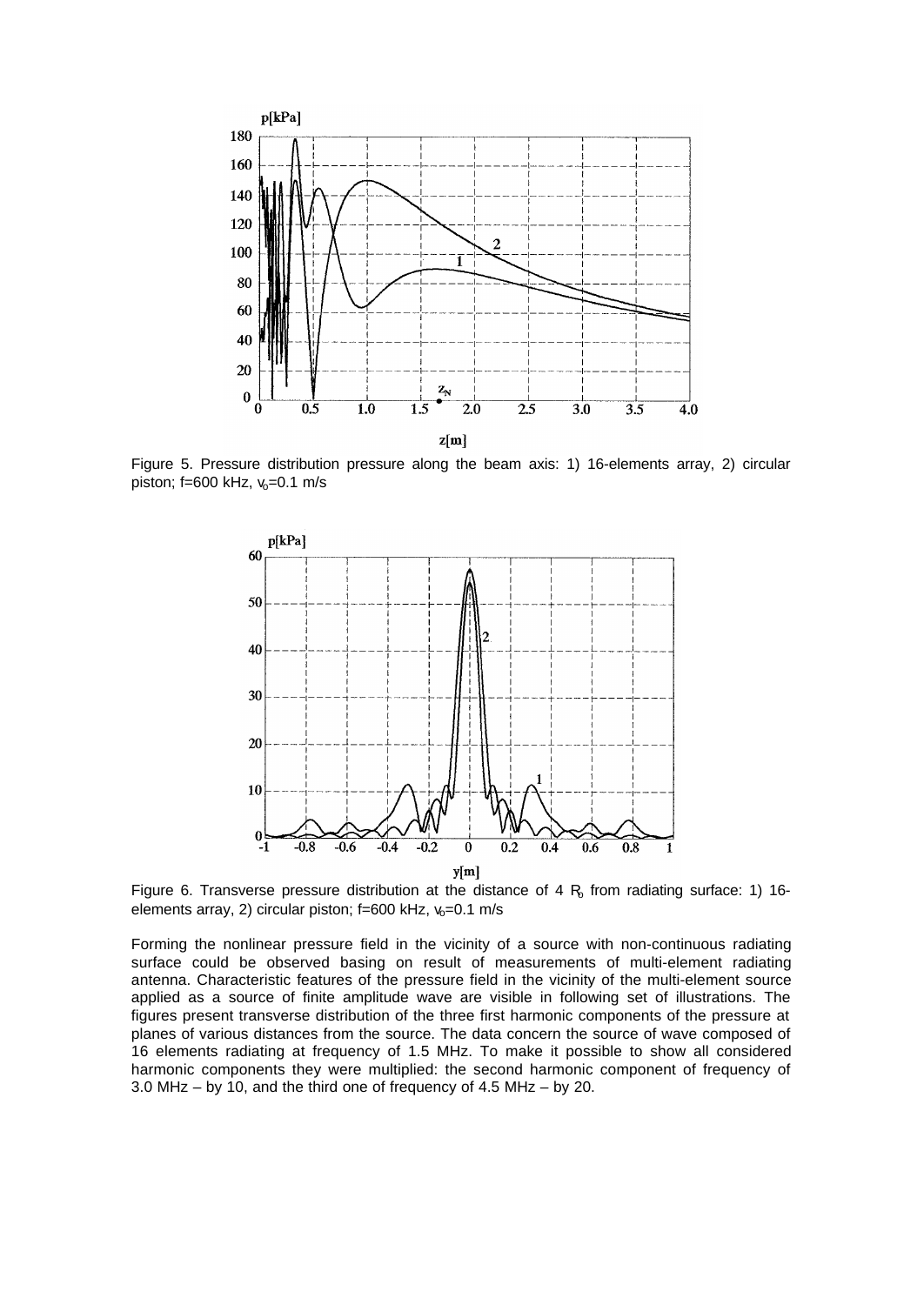

Figure 7. Transverse pressure distribution of the three first harmonic components in the vicinity of the source of finite amplitude wave of frequency 1.5 MHz; (--)  $p_1$ , (---) 10  $p_2$ , (……) 20  $p_3$ 

# **MULTI-ELEMENT BIHARMONIC SOURCE OF FINITE AMPLITUDE WAVE**

The multi-element source could be easy applied as the multi-frequency one. The matter of great importance in investigation of the interaction of two waves of different frequencies radiating by the same array is the information on similarity of spatial distribution of the field of each primary wave. An example of prediction of the pressure distribution of waves emitted by array is illustrated in Figure 8.



Figure 8. Pressure distribution along the axis of array shown in Fig. 4 (at the left-hand side)